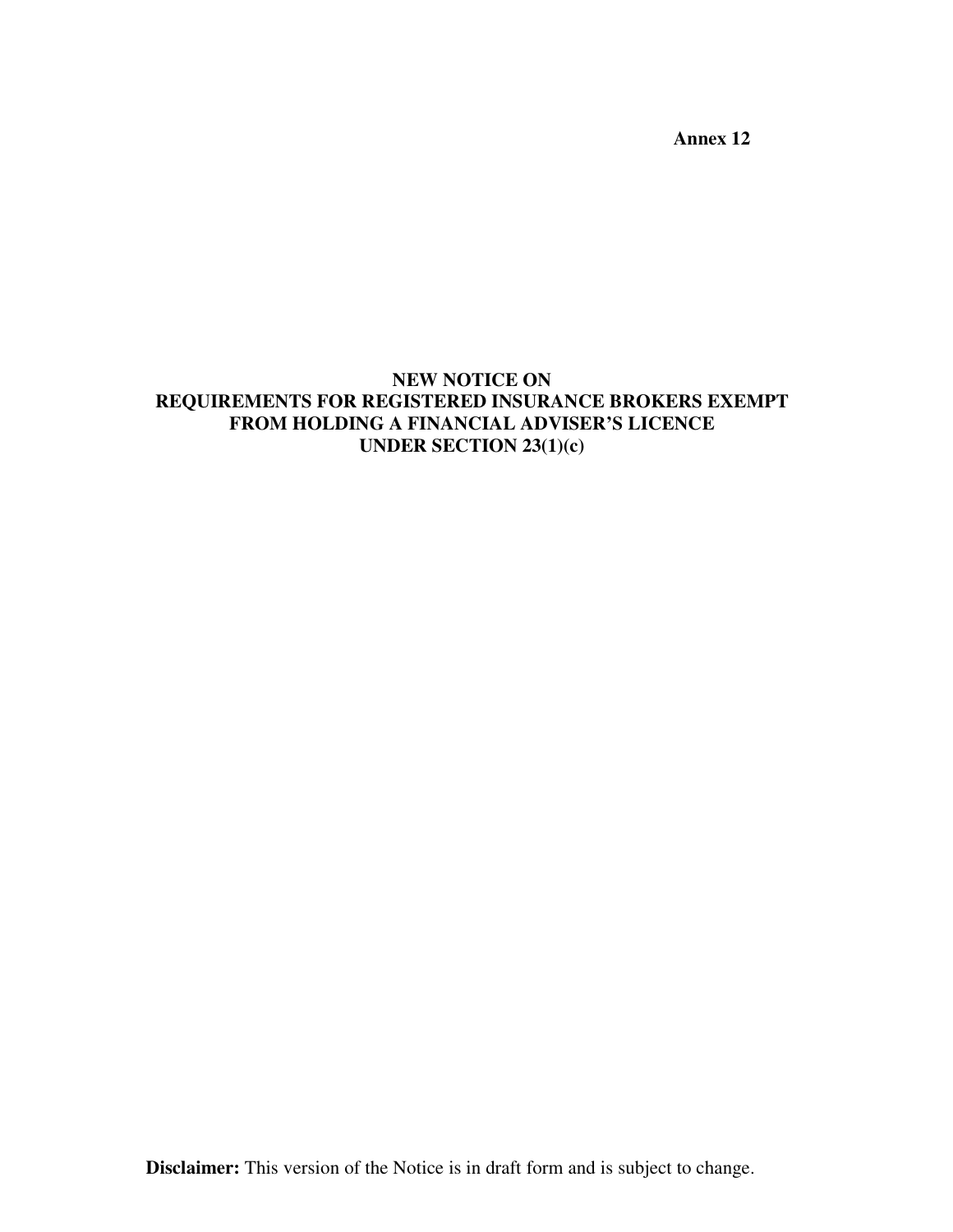**Notice No : FAA-Nxx Issue Date : xxx** 

# **NOTICE ON REQUIREMENTS FOR REGISTERED INSURANCE BROKERS EXEMPT FROM HOLDING A FINANCIAL ADVISER'S LICENCE UNDER SECTION 23(1)(c) OF THE FINANCIAL ADVISERS ACT (CAP. 110)**

#### **Introduction**

1 This Notice is issued pursuant to section 10 read with section 23(4A) and section 58 of the Financial Advisers Act (Cap. 110) [the "Act"] and regulation 2A, regulation 16 read with regulation 17D, and regulation 17E of the Financial Advisers Regulations [the "FAR"].

2 This Notice shall apply to all registered insurance brokers exempt from holding a financial adviser's licence under section  $23(1)(c)$  of the Act which has commenced the business of providing financial advisory services, other than a registered insurance broker who satisfies all the conditions of regulation 17A(1)(a) to (c) of the FAR.

3 This Notice sets out –

- (i) the methodology which a registered insurance broker shall use for calculating its financial resources;
- (ii) additional professional indemnity insurance requirements; and
- (iii) the standards to be maintained by all registered insurance brokers with respect to the provision of financial advisory services.

#### **Definitions**

4 For the purposes of this Notice:

"Accounting Standards" has the same meaning as in section 4(1) of the Companies Act (Cap. 50);

"associate" has the same meaning as the term "associate" under the Accounting Standards:

"Authority" means the Monetary Authority of Singapore;

"banking institution" means –

(a) any bank licensed under the Banking Act (Cap. 19); or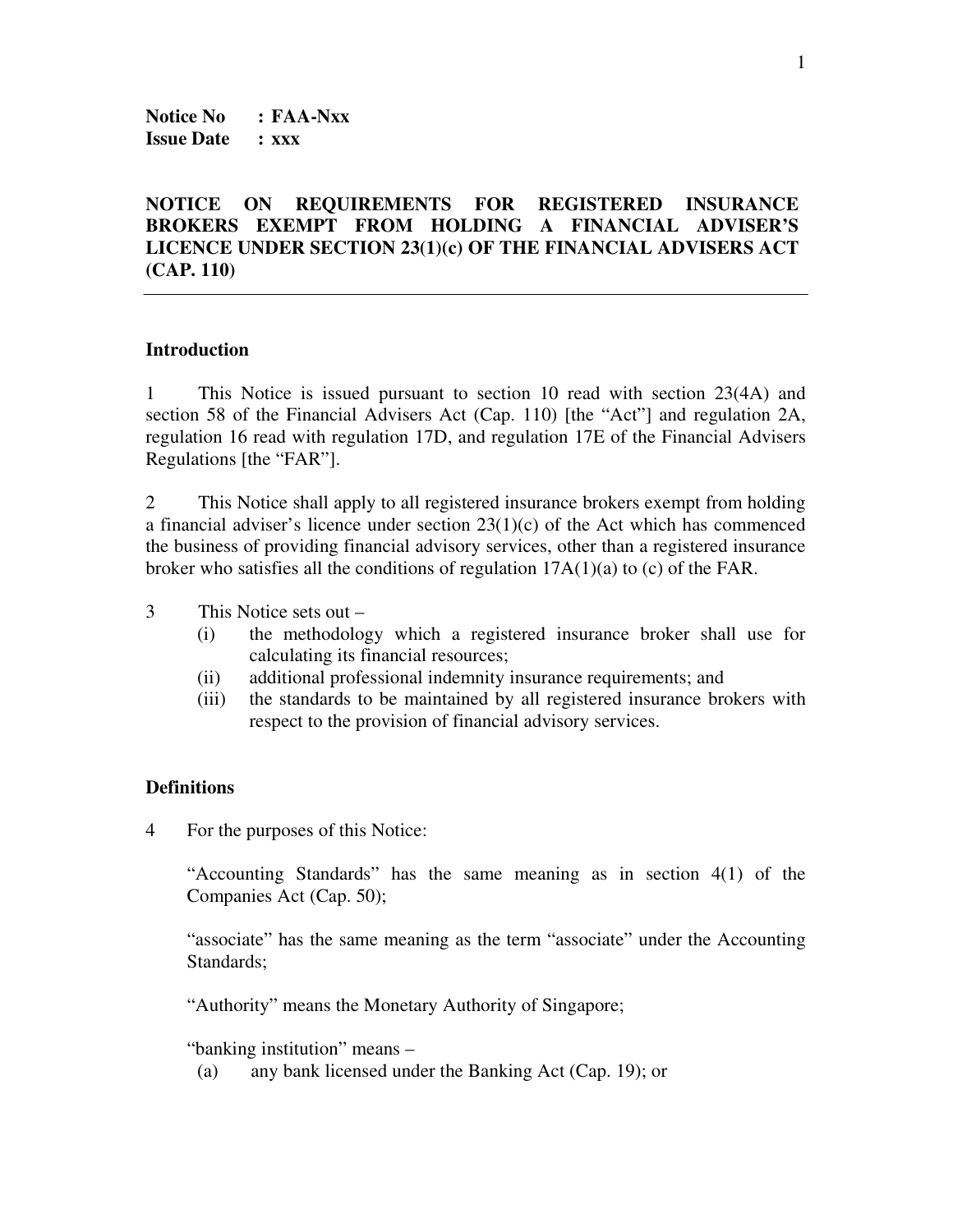(b) any entity which is approved, licensed, registered or otherwise regulated by a banking regulatory authority in a foreign jurisdiction to carry on banking business as defined in the Banking Act (Cap 19);

"banking regulatory authority" in relation to a foreign jurisdiction, means an authority in the foreign jurisdiction exercising any function that corresponds to a regulatory function of the Authority under the Banking Act (Cap. 19);

"broking staff" has the same meaning as in paragraph 3 of MAS Notice MAS 502 – Minimum Standards and Continuing Professional Development for Insurance Brokers and their Broking Staff ;

"capital investments in relation to a registered insurance broker, means all exposures of a capital nature, including –

- (a) any ordinary share;
- (b) any preference share;
- (c) any instrument treated as regulatory capital in relation to any financial institution approved, licensed, registered or otherwise regulated by a regulatory authority;
- (d) any lending on non-commercial terms or which is not at arm's length; and
- (e) any guarantee issued to third parties for the benefit of subsidiaries or associates on non-commercial terms or which is not at arm's length;

"CFD" means a contract for differences;

 "charged asset" means an asset which is subject to a charge under which a third party has a right of retention or sale of the asset upon default of the registered insurance broker;

"chief executive officer" means any person, by whatever name described, who is in the direct employment of, or acting for or by arrangement with, the registered insurance broker, and is principally responsible for the management and conduct of any type of business of the registered insurance broker, including the business of providing any financial advisory service;

"commodity" in relation to a derivative contract, means –

- (a) a financial instrument; or
- (b) a physical commodity;

"derivative contract" includes any warrant, convertible security, forward contract, futures contract, swap, CFD and option;

"financial institution" means an entity or a limited liability partnership the principal activity of which is to carry on business in one or more of the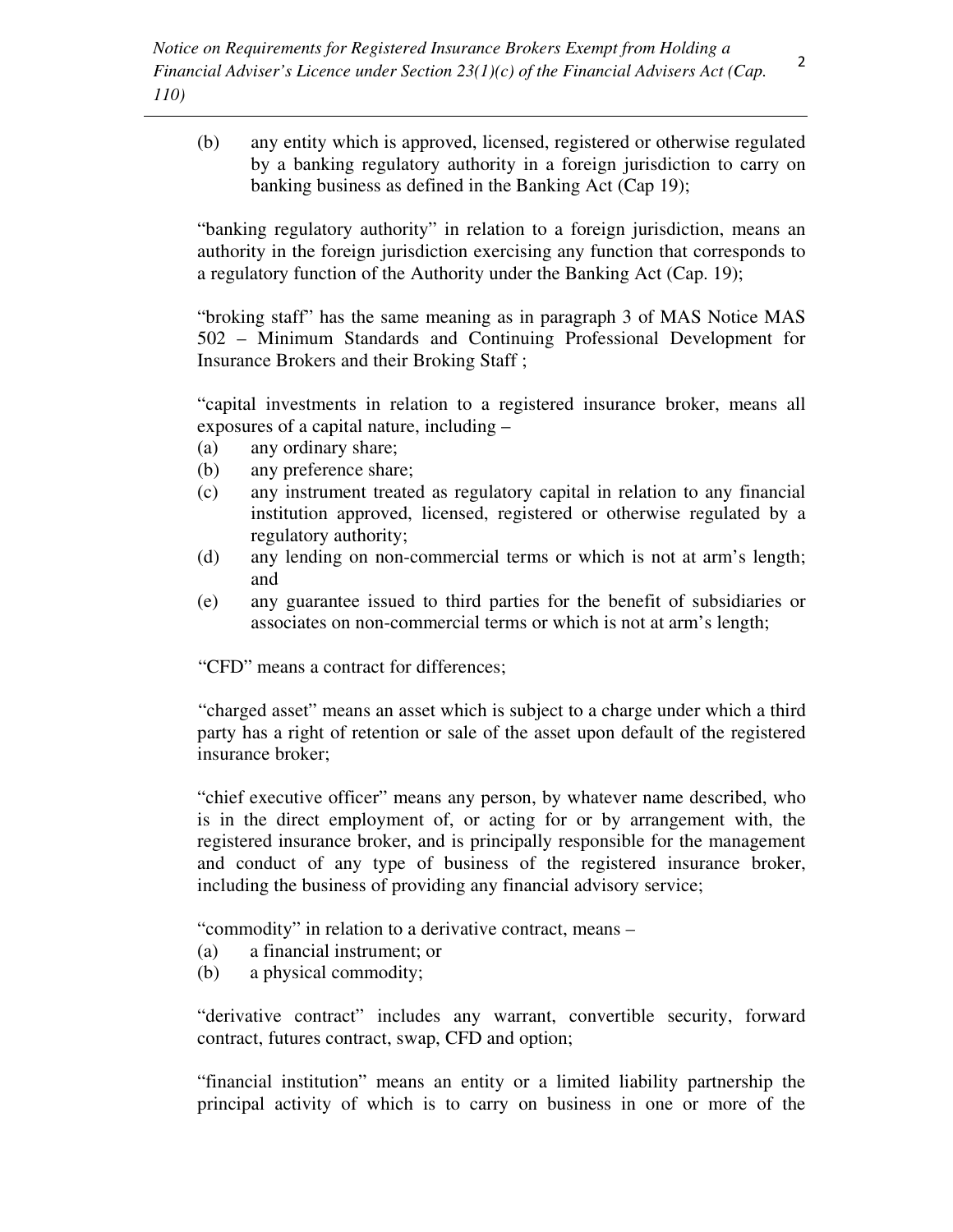following activities<sup>1</sup>:

- (a) banking business;
- (b) insurance business;
- (c) dealing or trading in securities, exchange-traded derivative contracts or over-the-counter derivative contracts, whether as an agent or on a proprietary basis;
- (d) foreign exchange trading and leveraged foreign exchange trading, whether as an agent or on a proprietary basis;
- (e) advising on corporate finance;
- (f) fund management;
- (g) real estate investment trust management;
- (h) securities financing;
- (i) providing custodial services;
- (j) operating an exchange, trading system or market;
- (k) providing central counterparty services;
- (l) operating a payment system, securities depository, securities settlement system or trade repository;
- (m) providing financial advisory services;
- (n) insurance broking;
- (o) trust business;
- (p) money broking;
- (q) money-changing business;
- (r) remittance business;
- (s) lending;
- (t) factoring;
- (u) leasing;

 $\overline{a}$ 

- (v) provision of credit enhancements; or
- (w) securitisation;

"financial instrument" includes any currency, currency index, interest rate instrument, interest rate index, share, share index, stock, stock index, debenture, bond index, a group or groups of such instruments, any right or interest in such instruments, and any derivative contract;

"forward contract" means a contract the effect of which is that one party to the contract agrees to deliver a specified commodity, or a specified quantity of a specified commodity, to another party to the contract at a specified future time and at a specified price payable at that time, and includes an option on a forward contract but does not include a futures contract;

<sup>&</sup>lt;sup>1</sup> This includes a financial holding company which is a non-operating company holding a subsidiary that is a banking institution or a subsidiary that carries on insurance business as an insurer. For avoidance of doubt, this includes any entity that is approved, licensed, registered or otherwise regulated by the Authority, or any foreign entity that carries out activities which, if carried out in Singapore, would have to be approved, licensed, registered or otherwise regulated by the Authority.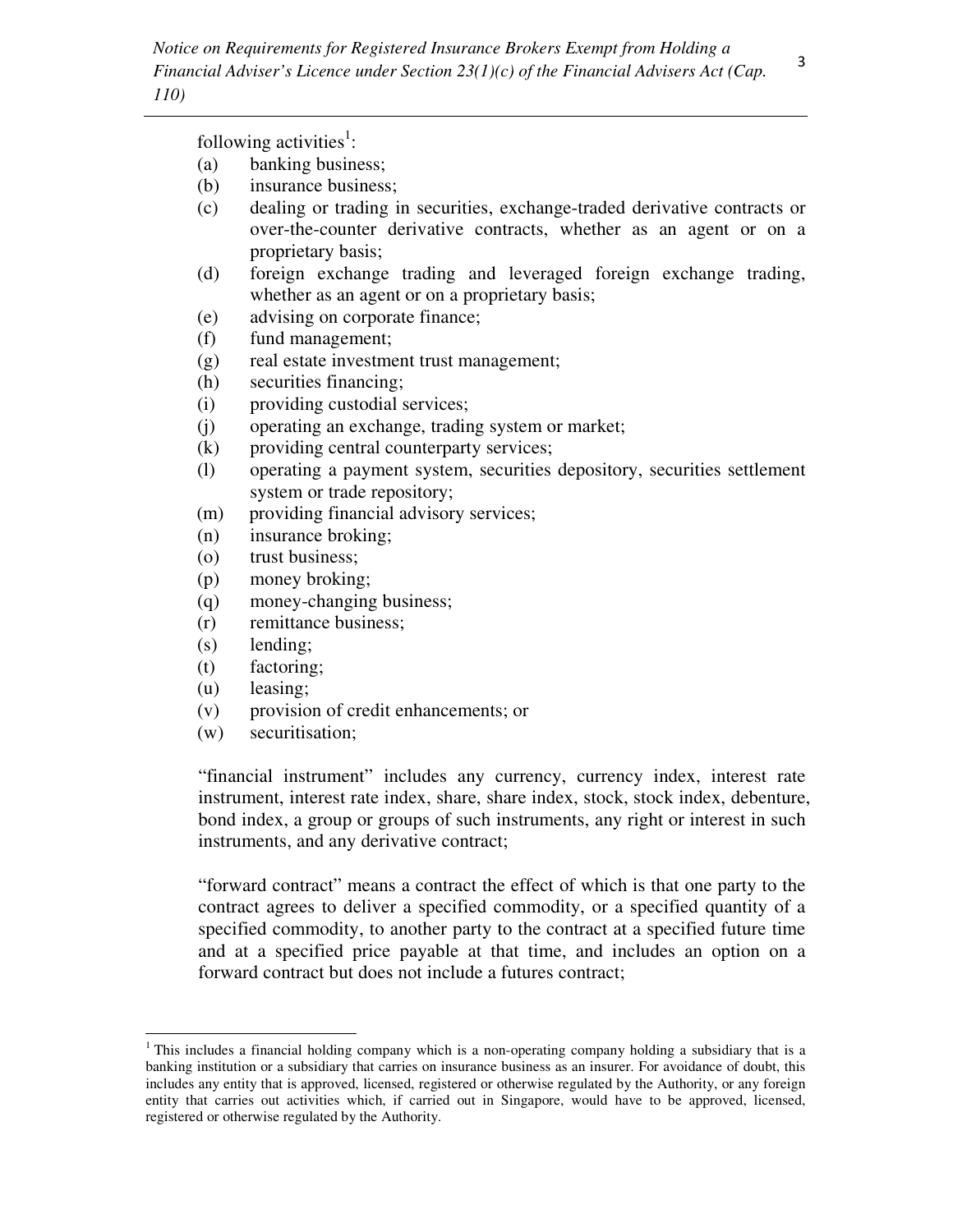"futures contract" has the same meaning as in regulation 2 of the Securities and Futures (Financial and Margin Requirements for Holders of Capital Markets Services Licences) Regulations;

"head of the financial advisory unit" means any person, by whatever name described, who is in the direct employment of, or acting for or by arrangement with, a registered insurance broker, and is principally responsible for the management of the division or branch of the registered insurance broker which carries on the business of providing any financial advisory service;

"over-the-counter derivatives contract" means a derivative contract which is not traded on an approved exchange or an overseas exchange;

"overseas exchange" means a person operating a market outside Singapore which is regulated by a financial services regulatory authority of a country or territory other than Singapore;

"physical commodity" means gold or any produce, goods, article or item other than cash, including any freight or energy products and any index, right or interest in such physical commodity;

"real estate investment trust" means a collective investment scheme –

- (a) that is a trust;
- (b) that invests primarily in real estate and real estate-related assets specified by the Authority in the Code on Collective Investment Schemes; and
- (c) all or any units of which are listed for quotation on a securities exchange.

5 The expressions used in this Notice shall, except where defined in this Notice or where the context otherwise requires, have the same meanings as in section 2 of the Act, section 2 of the Securities and Futures Act (Cap. 289), section 1A of the Insurance Act (Cap. 142) and regulation 2 of the FAR. In case of conflict between the Act, the Securities and Futures Act (Cap. 289), the Insurance Act (Cap. 142) and the FAR, the FAR shall prevail*.*

6 Any reference to a paragraph is a reference to a paragraph in this Notice unless otherwise specified.

## **Financial Resources Requirements**

- 7 Under regulation 17E of the FAR, a registered insurance broker shall
	- (a) at all times maintain its financial resources of not less than the stipulated amount in the FAR; and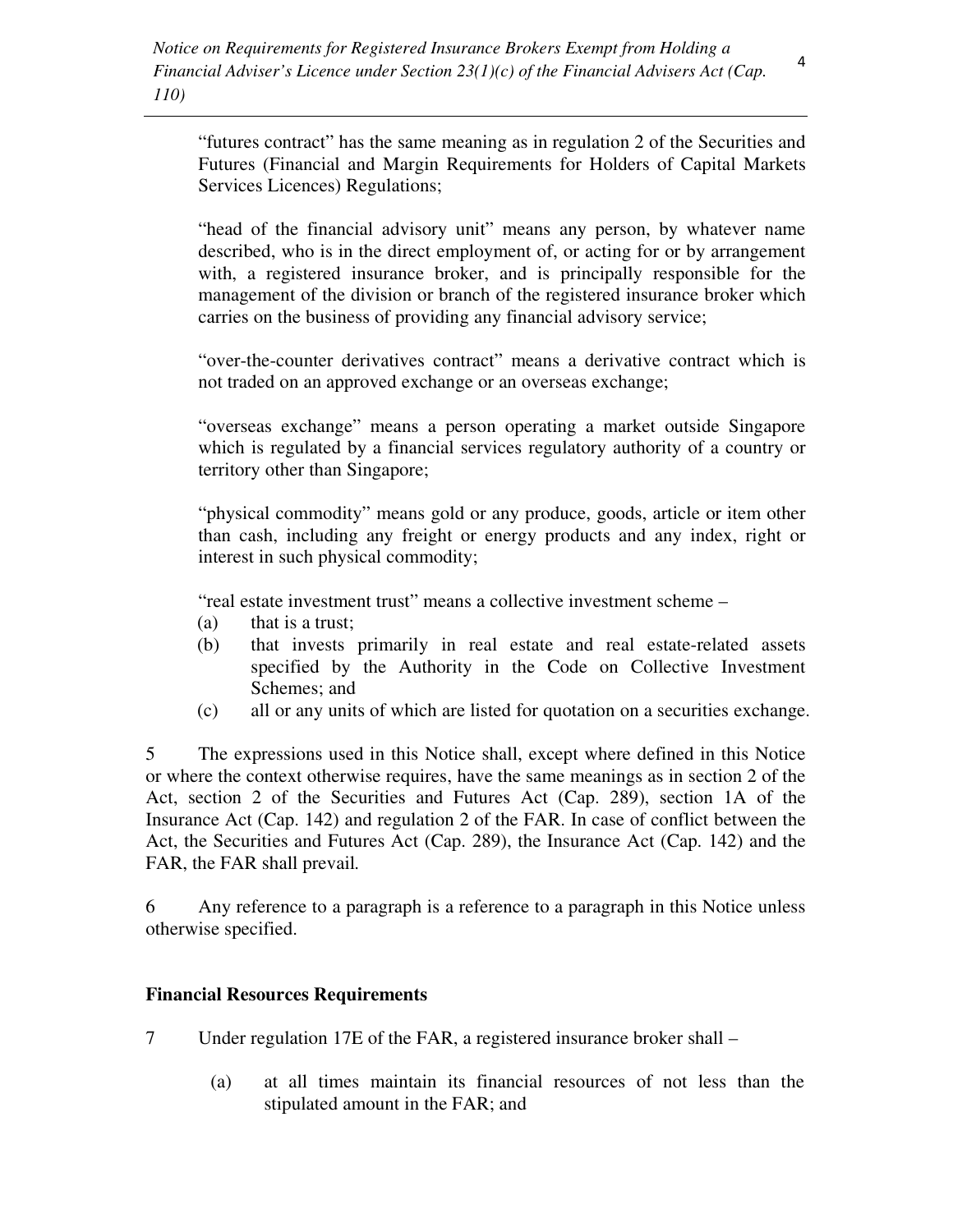(b) if the registered insurance broker fails to comply with the continuing financial requirements or becomes aware that it will fail to comply with the continuing financial requirements, the registered insurance broker shall immediately notify the Authority.

8 A registered insurance broker shall provide a calculation of its financial resources, as at any given date, to the Authority upon request and within such time as may be specified by the Authority.

9 Financial resources in relation to a registered insurance broker, shall be less the sum of the items in paragraph 10 in the latest accounts of the registered insurance broker.

10 For the purpose of paragraph 9, in relation to the whole business of the registered insurance broker, the items are –

- (a) intangible assets;
- (b) future income tax benefits;
- (c) pre-paid expenses;
- (d) charged assets, except to the extent that the registered insurance broker has not drawn down on the credit facility if the charge is created to secure a credit facility, as permitted by the Authority;
- (e) unsecured amounts due from every director, officer, employee, broking staff or representative, or any combination of the foregoing, of the registered insurance broker;
- (f) unsecured amounts owed by every related corporation of the registered insurance broker;
- (g) unsecured loans and advances made by the registered insurance broker, unless a deduction has already been made pursuant to sub-paragraphs (e) or (f) above; and
- (h) capital investments in every subsidiary or associate of the registered insurance broker.

11 A registered insurance broker shall include its redeemable preference share capital in its financial resources only if the redeemable preference share has a redemption period of not less than 2 years when the redeemable preference share is issued and paid up.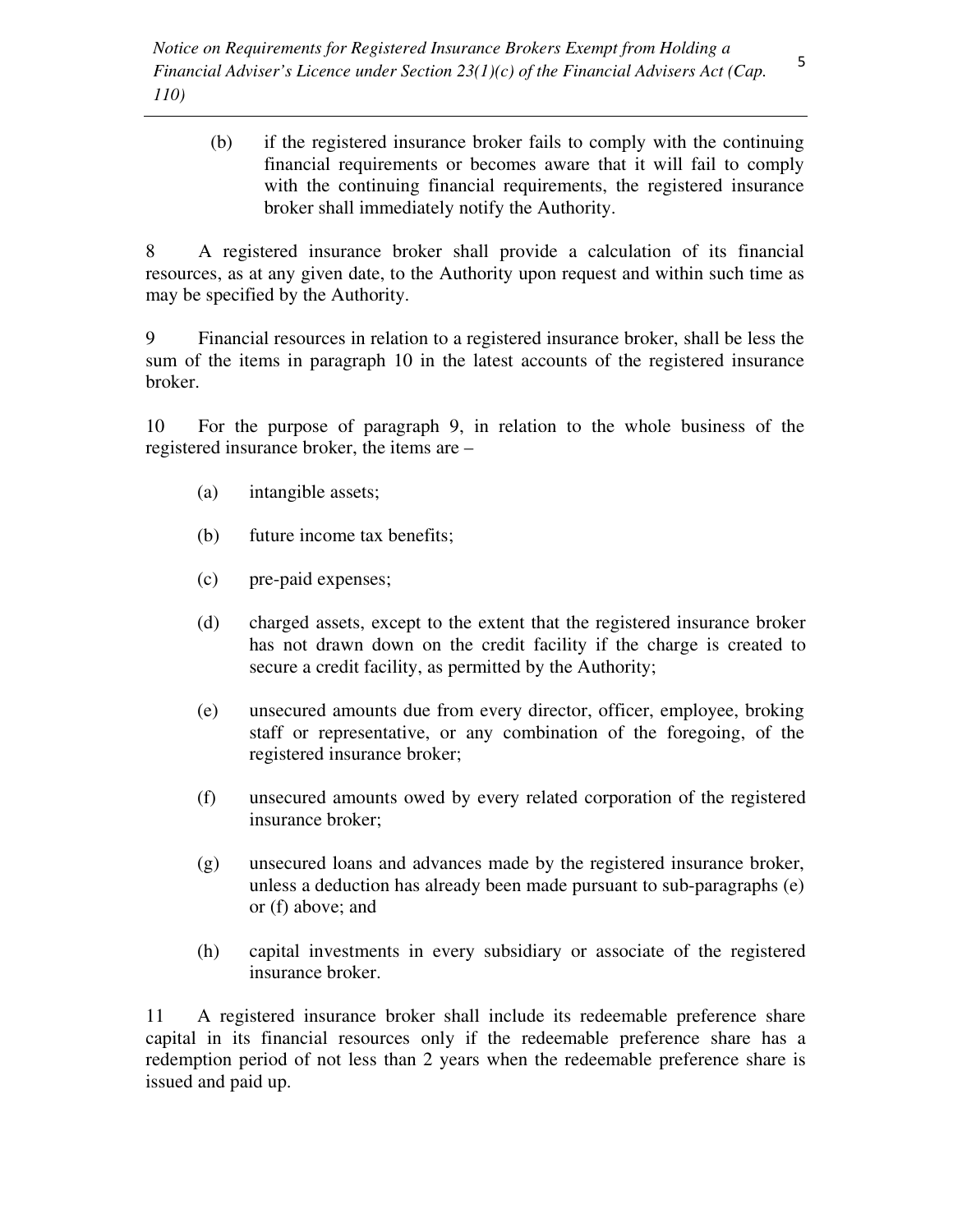#### **Additional Professional Indemnity Insurance Requirements**

12 Where a registered insurance broker intends to rely on a professional indemnity insurance policy which will also satisfy the requirement for a professional indemnity insurance policy under regulation 4 of the Insurance (Intermediaries) Regulations —

- (a) the limit of indemnity to be covered under the professional indemnity insurance policy shall be an amount not less than the aggregate of the amounts of the limit of indemnity set out in regulation 17G read with the Fourth Schedule to the FAR, and regulation 4 of the Insurance (Intermediaries) Regulations; and
- (b) the deductible allowed shall be  $-$ 
	- (i) an amount which is not more than the maximum professional indemnity insurance deductible requirements applicable under the Fourth Schedule to the FAR; or
	- (ii) an amount which is not more than the deductible allowed under regulation 4 of the Insurance (Intermediaries) Regulations,

whichever is the lower.

# **Minimum Competency Requirements for Chief Executive Officer and Head of the Financial Advisory Unit**

13 A registered insurance broker shall ensure that either its chief executive officer or head of the financial advisory unit has a minimum of 10 years of relevant working experience in respect of the financial advisory service(s) that the registered insurance broker intends to provide or provides, of which at least 5 years must have been in a managerial capacity.

14 The registered insurance broker shall also ensure that its chief executive officer or head of the financial advisory unit (as the case may be) who meets the requirement in paragraph 13, possesses acceptable academic qualifications or professional qualifications, having regard to the nature of the duties the chief executive officer or head of the financial advisory unit (as the case may be) has to perform in relation to the registered insurance broker's carrying on a business of providing financial advisory services.

15 For the avoidance of doubt, the chief executive officer of the registered insurance broker remains ultimately responsible for the overall operations of the registered insurance broker, including its business as an insurance broker and of providing financial advisory services.